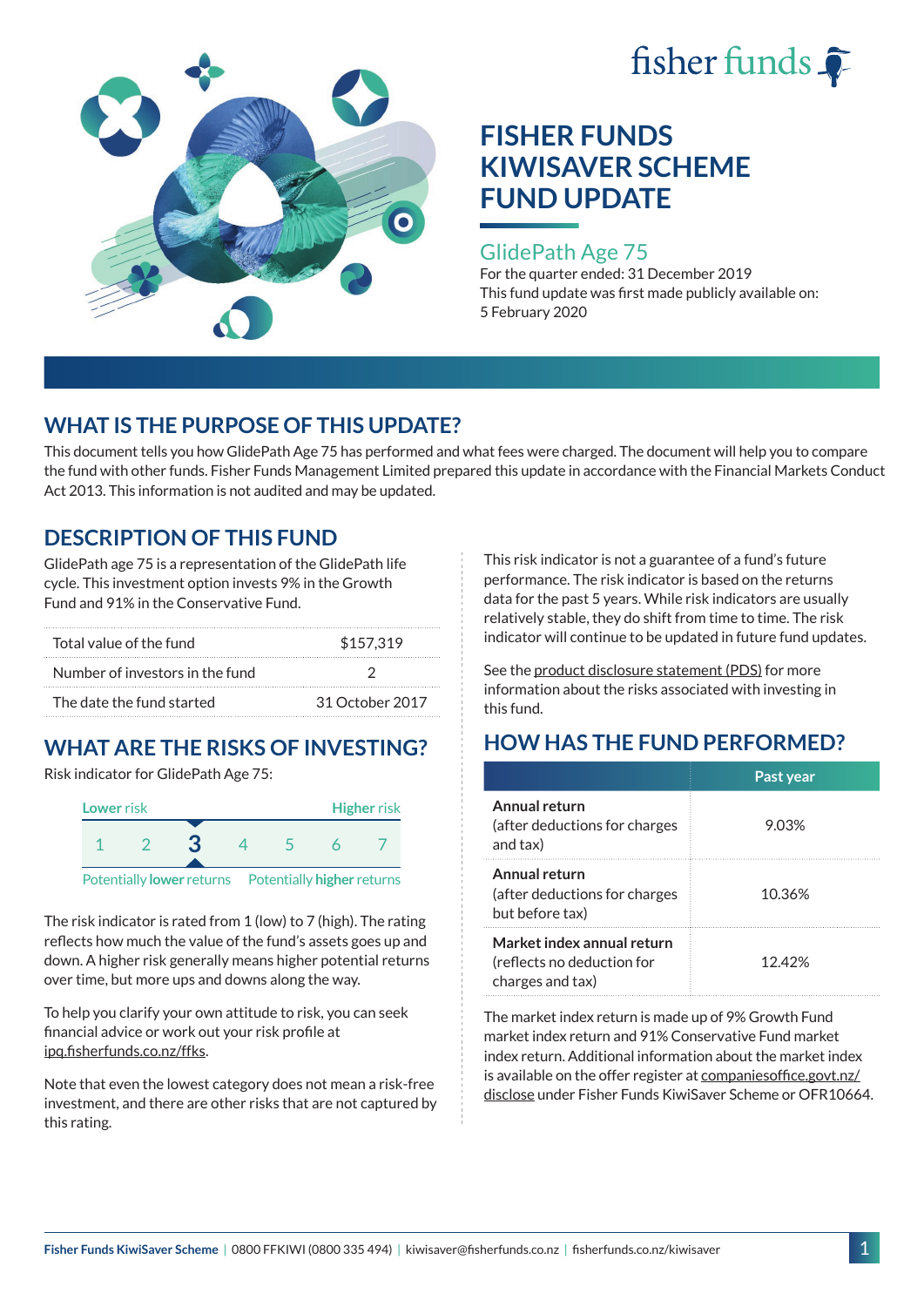# **ANNUAL RETURN GRAPH**



This shows the return after fund charges and tax for each year ending 31 March since the fund started. The last bar shows the average annual return since the fund started, up to 31 December 2019.

**Important:** This does not tell you how the fund will perform in the future.

Returns in this update are after tax at the highest prescribed investor rate (PIR) of tax for an individual New Zealand resident. Your tax may be lower. The market index return reflects no deduction for charges and tax.

### **WHAT FEES ARE INVESTORS CHARGED?**

Investors in GlidePath Age 75 are charged fund charges that include GST. In the year to 31 March 2019 these were:

|                                                | % of net asset value   |
|------------------------------------------------|------------------------|
| <b>Total fund charges</b>                      | 0.99%                  |
| Which are made up of:                          |                        |
| Total management and<br>administration charges | 0.96%                  |
| Including:                                     |                        |
| Manager's basic fee                            | 0.86%                  |
| Other management and<br>administration charges | 0.10%                  |
| Total performance-based fees <sup>1</sup>      | 0.03%                  |
| Other charges:                                 | \$ amount per investor |
| Annual account fee                             | ፍ36                    |

Small differences in fees and charges can have a big impact on your investment over the long term.

### **EXAMPLE OF HOW THIS APPLIES TO AN INVESTOR**

Sarah had \$10,000 in the fund at the start of the year and did not make any further contributions. At the end of the year, Sarah received a return after fund charges were deducted of \$903 (that is 9.03% of her initial \$10,000). Sarah also paid \$36 in other charges. This gives Sarah a total return after tax of \$867 for the year.

### **WHAT DOES THE FUND INVEST IN? Actual investment mix**

This shows the types of assets that the fund invests in.



#### **Target investment mix**

This shows the mix of assets that the fund generally intends to invest in.